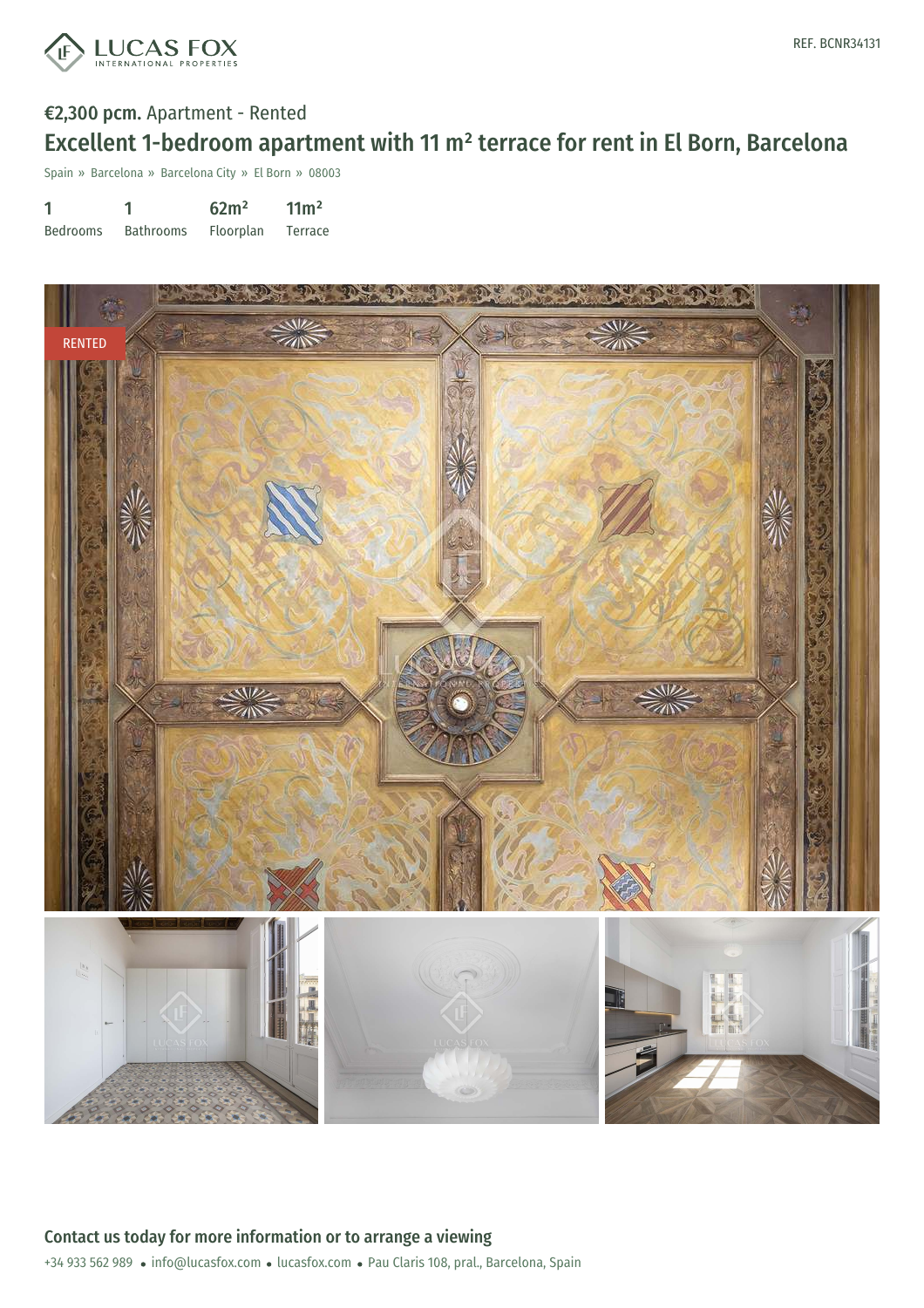

# €2,300 pcm. Apartment - Rented Excellent 1-bedroom apartment with 11 m² terrace for rent in El Born, Barcelona

Spain » Barcelona » Barcelona City » El Born » 08003

1 Bedrooms 1 Bathrooms  $62m<sup>2</sup>$ Floorplan  $11<sup>2</sup>$ Terrace

#### **OVERVIEW**

### Bright 1-bedroom apartment with a balcony of 11 m² with magnificent views of the Mercat del Born and with a lot of modernist charm for rent in El Born, Barcelona.

This charming, completely renovated home for rent enjoys a magnificent location on the best street in the El Born neighbourhood, with a fantastic view of its iconic market. It is close to metro, bus and train stops and is set in a period estate, with many attractive modernist details such as high ceilings, original rose windows and mosaic floors, which add character to the impeccable renovation.

The layout of the home is very practical and makes the most of the available natural light.

It offers us a large bedroom with fitted wardrobes and a bathroom with period features. The kitchen is completely renovated and equipped with state-of-the-art appliances. The living-dining room enjoys abundant natural light through large windows.

This magnificent apartment would be the ideal home for couples, executives or a small family that wants to enjoy the iconic Born neighbourhood.



[lucasfox.com/go/bcnr34131](https://www.lucasfox.com/go/bcnr34131)

Lift, High ceilings, Mosaic tile flooring, Natural light, Period Building, Period features, Air conditioning, Balcony, Built-in wardrobes, Double glazing, Equipped Kitchen, Exterior, Heating, Renovated, Security, Solar panels, Transport nearby, Views

Minimum Rental Period: 12 Months.